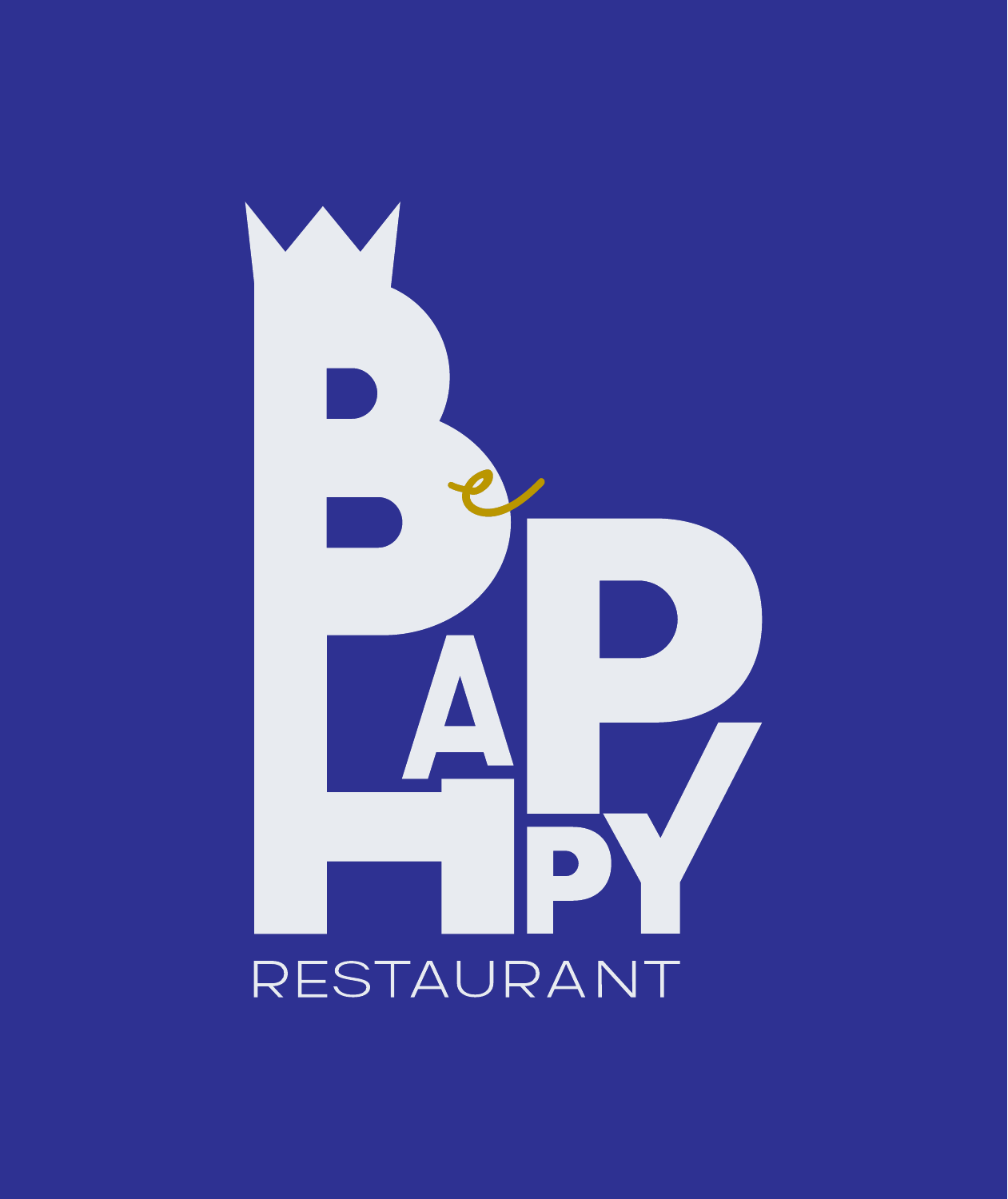

# food.be **Small country. Great food.**

Enjoying our Belgian cuisine? Connect with over 1,300 Belgian food & drink producers at www.food.be



**Belgian** Pavilion **Bel**expo.be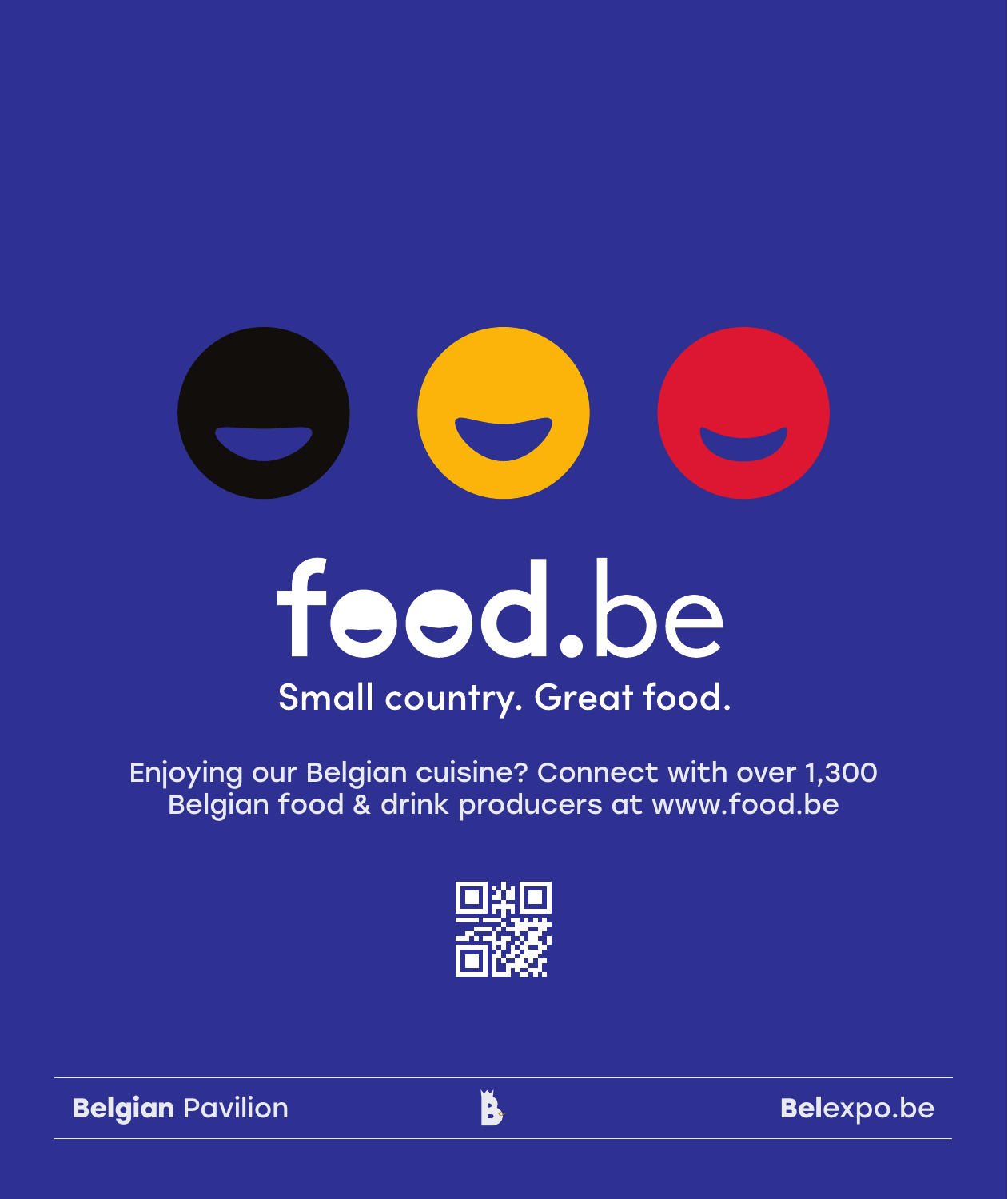|                          |  | and the contract of the contract of the |
|--------------------------|--|-----------------------------------------|
|                          |  |                                         |
|                          |  |                                         |
|                          |  |                                         |
|                          |  |                                         |
|                          |  |                                         |
|                          |  |                                         |
|                          |  |                                         |
|                          |  |                                         |
|                          |  |                                         |
|                          |  |                                         |
|                          |  |                                         |
|                          |  |                                         |
|                          |  |                                         |
|                          |  |                                         |
|                          |  |                                         |
|                          |  |                                         |
| $\overline{\phantom{a}}$ |  |                                         |
| _____                    |  |                                         |
|                          |  |                                         |
| $\overline{\phantom{a}}$ |  |                                         |

| <b>SNACKS //</b><br><b>AMUSE-BOUCHE</b> | <b>Frietje</b><br>Belgian fries                                                                     |    |
|-----------------------------------------|-----------------------------------------------------------------------------------------------------|----|
|                                         | Bierplankje (D) (M) (C) (G)                                                                         | 63 |
|                                         | Belgian cheese and halal salami cubes, pickled onions,<br>gherkins, mustard                         |    |
|                                         | Frietje special (D) (GL) (A)                                                                        | 63 |
|                                         | Belgian fries topped with Belgian beef stew, chopped onions, mayonnaise,<br>tomato ketchup, parsley |    |
|                                         | Cheese croquettes (D) (GL)                                                                          | 53 |
|                                         | Syrup de Liège, fried parsley                                                                       |    |
|                                         | Baked mushrooms with garlic butter (V) (D)                                                          | 43 |
|                                         | White button mushrooms, butter, parsley, shallots, garlic, parmesan                                 |    |
|                                         | Boulets Liégeois (A) (D) (GL)                                                                       | 63 |
|                                         | Roasted meatballs, slow cooked in Leffe Brune & apple molasse sauce                                 |    |
|                                         | Toast cannibal (R) (D) (GL)                                                                         | 53 |
|                                         | Toasted bread topped with steak tartare and crisp potatoes                                          |    |
|                                         | Beef sliders (GL) (D)                                                                               | 82 |
|                                         | Mini burgers with melted cheddar cheese, gherkins, pepper mayo,<br>caramelized onions               |    |
|                                         | Crispy BBQ chicken wings (GL) (D)                                                                   | 63 |
|                                         | Glazed chicken wings, signature BBQ sauce, chipotle mayo                                            |    |
| <b>SANDWICHES</b>                       | Belgian smos (GL) (D)                                                                               | 64 |
| Served with Belgian<br>fries            | Baguette, lettuce, mayonnaise, cucumber, tomato, smoked turkey ham,<br>Belgian cheese               |    |
|                                         | Croque-monsieur (GL) (D)                                                                            | 63 |
|                                         | Toasted turkey ham & cheese sandwich, mustard, pickles                                              |    |
|                                         | Toast champignons (GL) (D) (V)                                                                      | 55 |
|                                         | Sautéed button mushrooms, onion, truffled cream on toasted sourdough                                |    |
|                                         |                                                                                                     |    |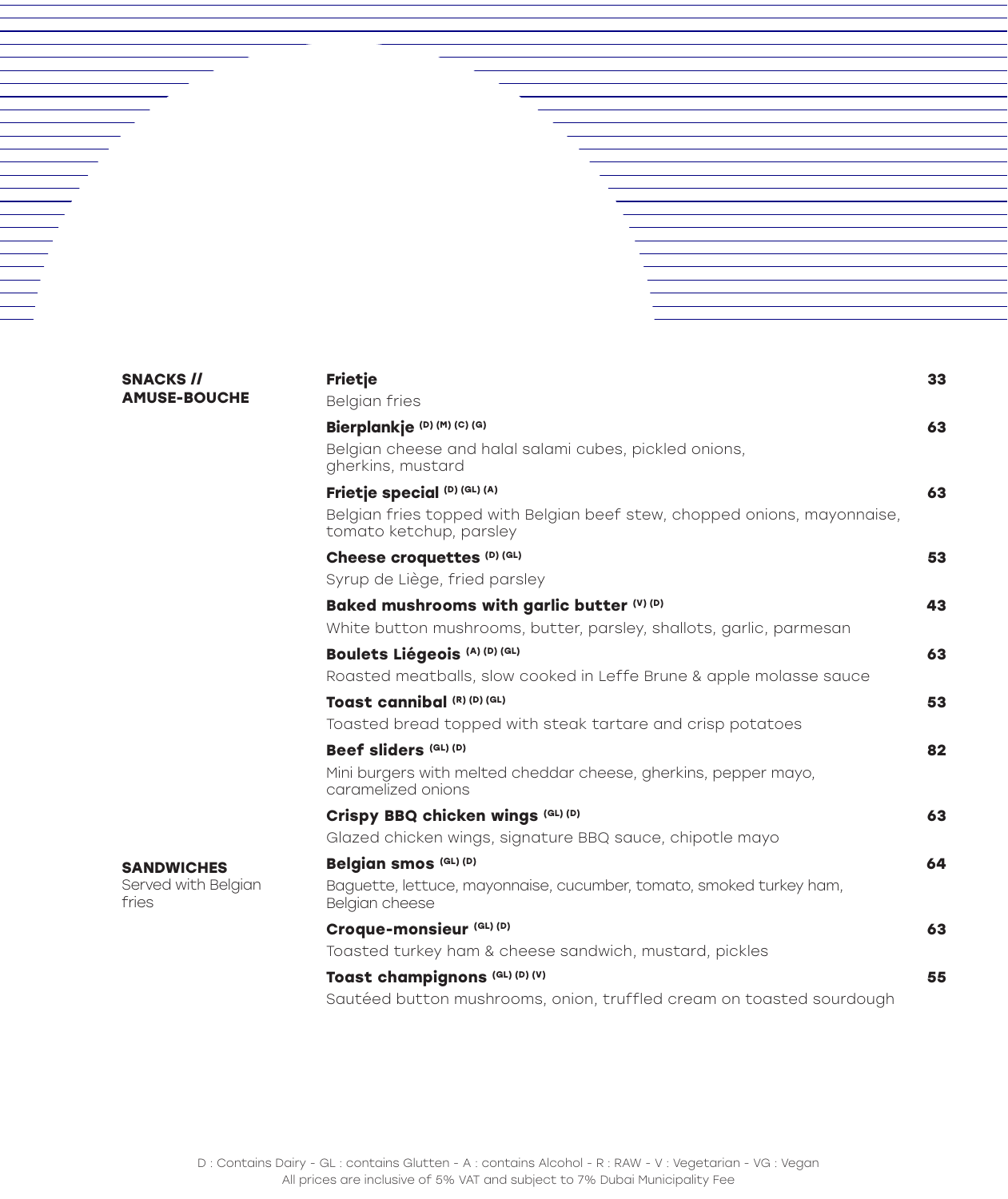| <b>STARTERS //</b><br><b>HORS D'OEUVRE</b> | Soup of the day (VG) (GL)<br>Fresh croutons                                                                                                           | 33  |
|--------------------------------------------|-------------------------------------------------------------------------------------------------------------------------------------------------------|-----|
|                                            | Cheese croquettes (GL) (D)<br>Signature blend of cheese, fried parsley, mustard                                                                       | 53  |
|                                            | North Sea shrimps croquettes (GL) (D) (S)<br>North Sea shrimps, lemon, tartare                                                                        | 63  |
|                                            | Beef carpaccio (GL) (D) (R)<br>Sliced raw flank steak, olive oil, matured cheese, capers, rucola, lemon                                               | 63  |
|                                            | Tomates crevettes (S) (D) (GL)<br>North Sea shrimps, cocktail sauce, lettuce, beef tomato                                                             | 93  |
|                                            | Tiger prawns in garlic butter (S) (D) (GL)<br>Sautéed tiger prawns in a mild-spicy garlic butter sauce, herbs toast                                   | 65  |
| <b>SALADS //</b><br><b>SALADES</b>         | Marinated roasted beets and raspberries (VG) (N)<br>Roasted beets marinated in a raspberry dressing,<br>candied walnuts, aragula                      | 53  |
|                                            | Caesar salad (D) (GL) (V)                                                                                                                             | 53  |
|                                            | Boston heart lettuce, Caesar dressing, croutons, aged cheese<br>With grain fed grilled chicken breast                                                 | 73  |
|                                            | Green beans & avocado "Liégeois" (VG)<br>Avocado, freshly cooked beans, cherry tomato, potato, onion, curled<br>endives, radish, dressing             | 63  |
|                                            | Goat cheese & Brussels endives (D) (GL) (N)<br>Mixed lettuce & endives, crisp bacon, goat cheese on toast,<br>honey-mustard dressing, candied walnuts | 63  |
| <b>MUSSELS //</b><br><b>MOULES</b>         | Moules marinières (S) (D)<br>Onion, celery, parsley                                                                                                   | 160 |
|                                            | Garlic and cream (S) (D)<br>Onion, celery, parsley, garlic & cream sauce                                                                              | 170 |
|                                            | Spicy Thai (S) (D) (N)<br>Onion, celery, parsley, spring onion, coriander, red Thai curry sauce                                                       | 170 |
|                                            | White wine & cream (S) (A) (D)<br>Onion, celery, parsley, white wine, cream                                                                           | 170 |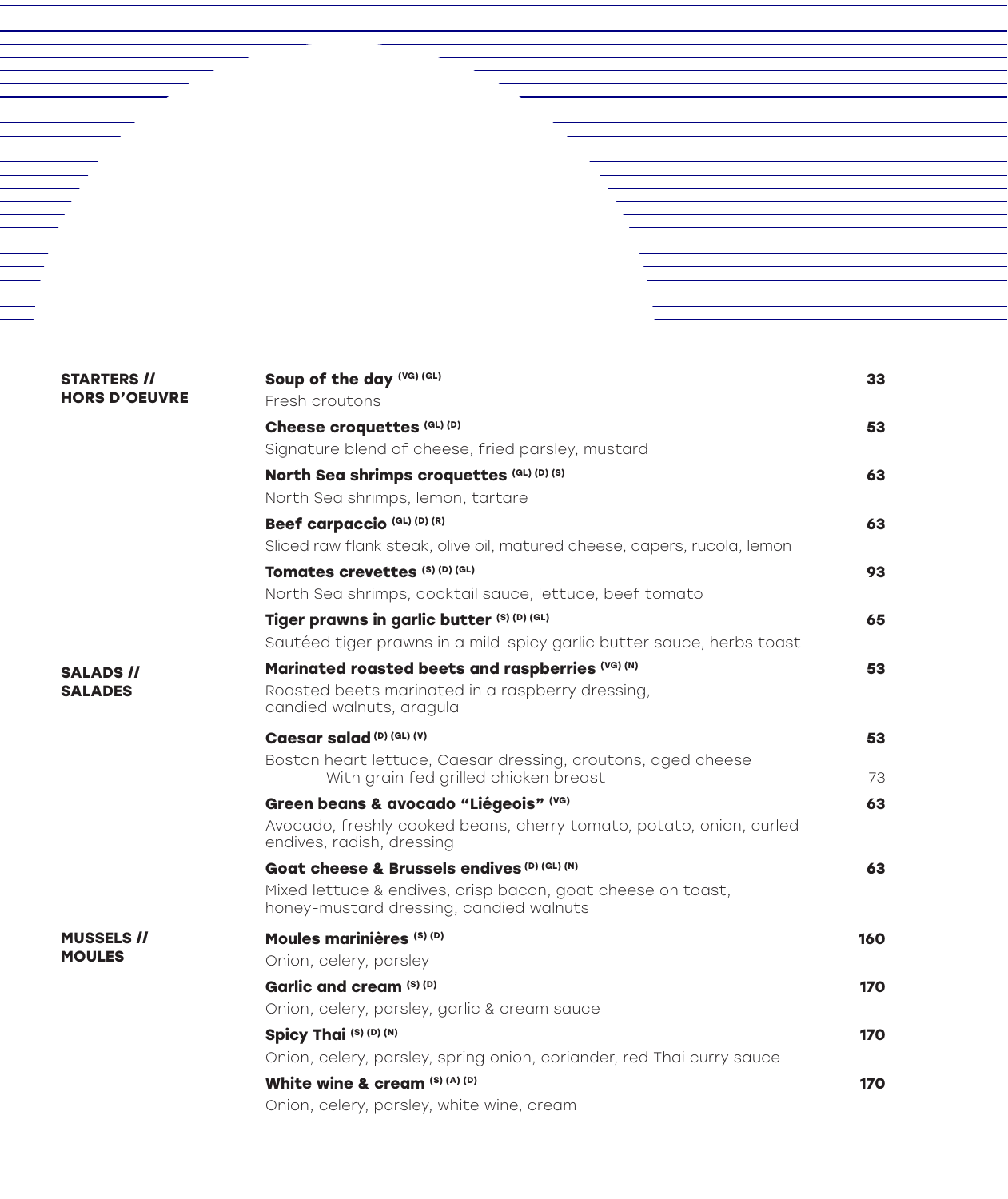| <b>MAIN COURSE //</b>   | Sole meunière (S) (D) (GL)                                                                        | 280 |
|-------------------------|---------------------------------------------------------------------------------------------------|-----|
| <b>PLATS PRINCIPAUX</b> | Sautéed dover sole, parsley and lemon butter, mashed potatoes, mixed salad                        |     |
|                         | North Sea fish casserole (D) (GL) (A)                                                             | 130 |
|                         | Steamed cod loin, mussels, clams, North Sea shrimps, crustacean bisque                            |     |
|                         | Panfried salmon (S) (D)                                                                           | 120 |
|                         | Seared crispy skin-on salmon fillet, confits tomatoes, caper butter                               |     |
|                         | Classic steak tartare (D) (GL) (R)                                                                | 110 |
|                         | Raw finely chopped beef steak topped with egg yolk, signature<br>dressing, garden salad and fries |     |
|                         | Steak frites (D) (GL)                                                                             | 110 |
|                         | Gras-fed Onglet steak, green peppercorn sauce, fries                                              |     |
|                         | Grilled rib eye (D)                                                                               | 180 |
|                         | 300 gr grain fed rib eye, garden salad, fries                                                     |     |
|                         | Grilled tenderloin (D)                                                                            | 170 |
|                         | 250 gr grass fed grilled tenderloin, garden salad, fries                                          |     |
|                         | Cheese burger (D) (GL)                                                                            | 93  |
|                         | Gherkins, onion, melted cheese, lettuce, signature dressing, fries                                |     |
|                         | Beef stew "Flemish carbonade" (D) (GL) (A)                                                        | 123 |
|                         | Braised beef brisket in Leffe brune beer, syrup de Liège, endive salad, fries                     |     |
|                         | Roasted rooster (D) (GL)                                                                          | 93  |
|                         | Half bone-in roasted free range chicken, green salad, home made<br>apple compote, fries           |     |
|                         | Vol-au-vent $(D)$ (GL)                                                                            | 112 |
|                         | Chicken & mushrooms fricassee, yeal meatballs, puff pastry, fries                                 |     |
|                         | Spinach & mushroom lasagna (D) (GL) (N) (V)                                                       | 82  |
|                         | Spinach, mushrooms, toasted pine nuts, mix of cheese                                              |     |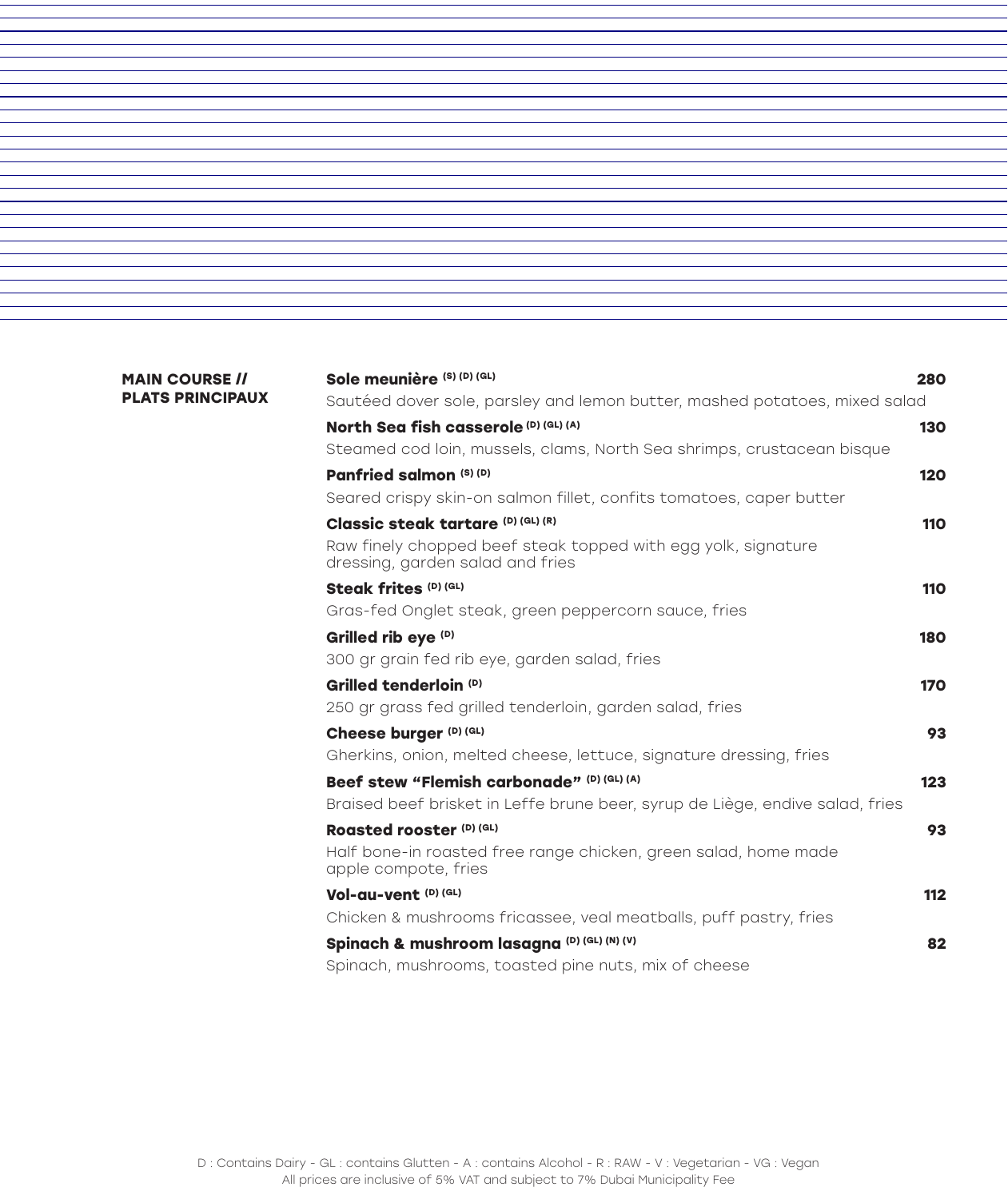| <b>VEGETARIAN</b>            | Soup of the day (GL) (VG)                                                                               | 33                         |
|------------------------------|---------------------------------------------------------------------------------------------------------|----------------------------|
| <b>AND VEGAN</b>             | Fresh croutons and cream                                                                                |                            |
|                              | Baked mushrooms with garlic butter (V) (D)                                                              | 43                         |
|                              | White button mushrooms, butter, parsley, shallots, garlic, parmesan                                     |                            |
|                              | Toast champignons (V) (D) (GL)                                                                          | 55                         |
|                              | Sautéed button mushrooms, onion, truffled cream on toasted sourdough                                    |                            |
|                              | Cheese croquettes (D) (GL) (V)                                                                          | 53                         |
|                              | Signature blend of cheese, fried parsley, mustard                                                       |                            |
|                              | Marinated roasted beets and raspberries (VG) (N)                                                        | 53                         |
|                              | Roasted beets marinated in a raspberry dressing,<br>candied walnuts, aragula                            |                            |
|                              | Caesar salad (V) (GL) (D)                                                                               | 53                         |
|                              | Boston heart lettuce, Caesar dressing, croutons, aged cheese<br>With grain fed grilled chicken breast   | 73                         |
|                              | Green beans & avocado "Liégeois" (VG)                                                                   | 63                         |
|                              | Avocado, freshly cooked beans, cherry tomato, potato, onion,<br>curled endives, radish, dressing        |                            |
|                              | Spinach & mushroom lasagna (V) (GL) (D) (N)                                                             | 82                         |
|                              | Spinach, portobello mushrooms, toasted pine nuts, mix of cheese                                         |                            |
| SIDES //<br><b>GARNITURE</b> | Belgian fries<br>Mashed potatoes<br>Cheesy cauliflower<br>Sautéed green beans<br>Green salad & dressing | 33<br>33<br>33<br>38<br>33 |
| <b>SAUCES</b>                | Mushrooms sauce<br>Green peppercorn sauce<br>Béarnaise sauce<br>Blue cheese sauce<br>Green herbs butter | 15<br>15<br>15<br>15<br>15 |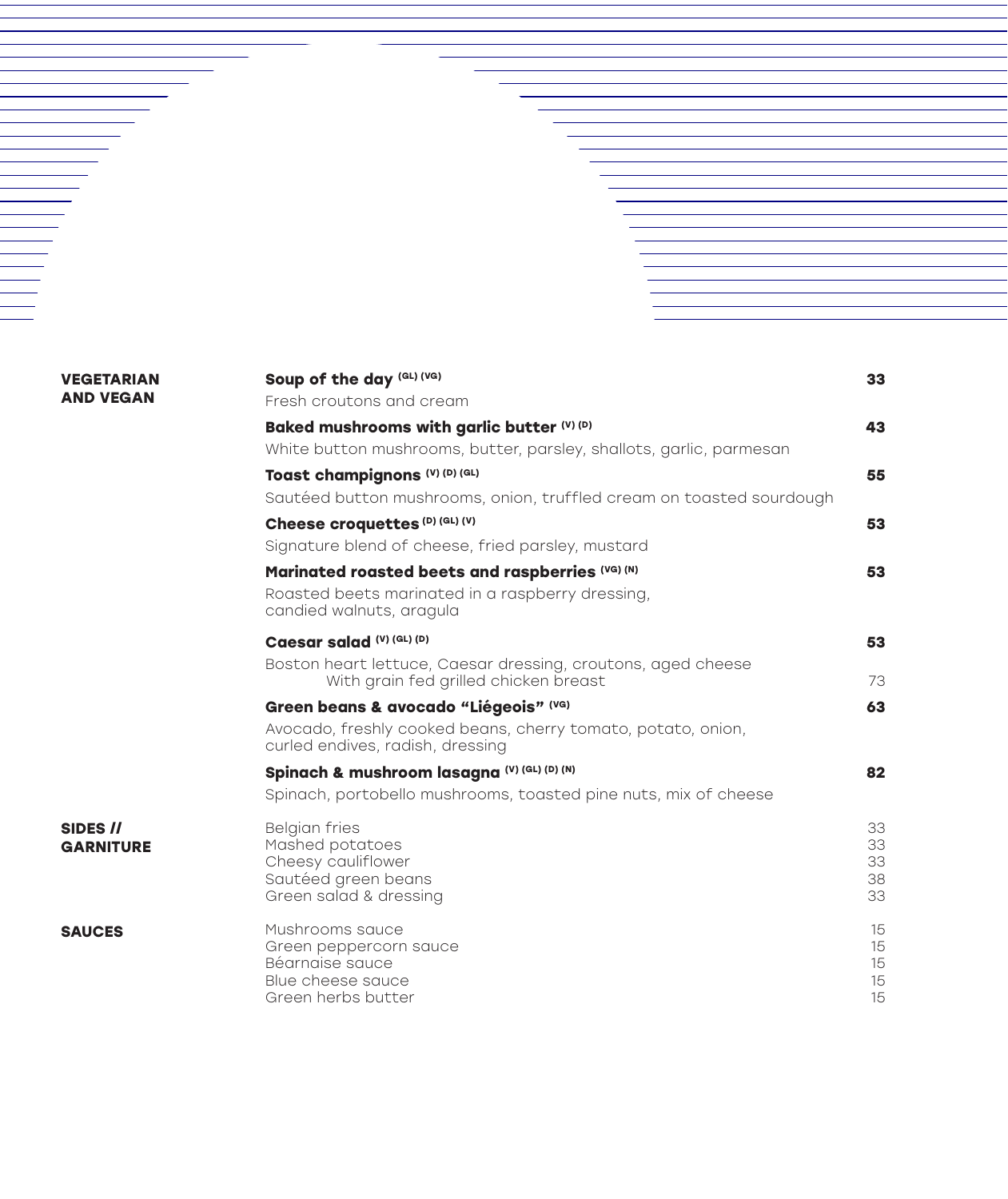| <b>DESSERTS</b>    | Dame Blanche <sup>(D)</sup>                                                                                                               | 37             |
|--------------------|-------------------------------------------------------------------------------------------------------------------------------------------|----------------|
|                    | Vanilla ice-cream, hot Belgian chocolate sauce, whipped cream                                                                             |                |
|                    | Pannekoeken - Pancakes (GL) (D)                                                                                                           | 37             |
|                    | Pancakes served with 2 garnishes to choice<br>Whipped cream, chocolate sauce, berries, Lotus Biscoff cream,<br>Nutella, vanilla ice cream |                |
|                    | Belgian chocolate moelleux (GL) (D)                                                                                                       | 43             |
|                    | Minute hot lava cake, chocolate crumble, vanilla ice cream                                                                                |                |
|                    | Belgian chocolate mousse (D)                                                                                                              | 33             |
|                    | Classic chocolate mousse, chocolate crumble                                                                                               |                |
|                    | Belgian tiramisu with Lotus Biscoff (GL) (D) (E)                                                                                          | 37             |
|                    | Crumbled Lotus Biscoff, espresso, mascarpone                                                                                              |                |
|                    | Appels and berries crumble (GL) (D) (N)                                                                                                   | 37             |
|                    | Almond, hazelnuts, pistachio crumble, soft whipped cream                                                                                  |                |
|                    | Selection of ice cream (D)                                                                                                                | 15 $/$ scoop   |
|                    | Choose your ice cream<br>Vanilla, Belgian chocolate, Lotus Biscoff, strawberry, lemon (sorbet)                                            |                |
| KIDS //            | <b>Cold Starters</b>                                                                                                                      |                |
| <b>DES ENFANTS</b> | Cold pasta salad (D) (GL) (VG)<br>Mimosa eggs and salad (D) (V)                                                                           | 25<br>35       |
|                    | <b>Soup</b>                                                                                                                               |                |
|                    | Tomato soup with veal meat balls (D) (GL)<br>Soup of the day (V)                                                                          | 25<br>25       |
|                    | <b>Healthy options</b>                                                                                                                    |                |
|                    | Avocado and chicken sandwich (D) (GL)                                                                                                     | 35             |
|                    | <b>Main courses</b>                                                                                                                       |                |
|                    | 2 mini burgers and fries (D) (GL)<br>Kids steak and fries (D)<br>Spaghetti bolognese (D) (GL)                                             | 55<br>55<br>35 |
|                    | <b>Desserts</b>                                                                                                                           |                |
|                    | Chocolate mousse (D)<br>Kids pancake with garnish (D) (GL)                                                                                | 30<br>35       |

D : Contains Dairy - GL : contains Glutten - A : contains Alcohol - R : RAW - V : Vegetarian - VG : Vegan All prices are inclusive of 5% VAT and subject to 7% Dubai Municipality Fee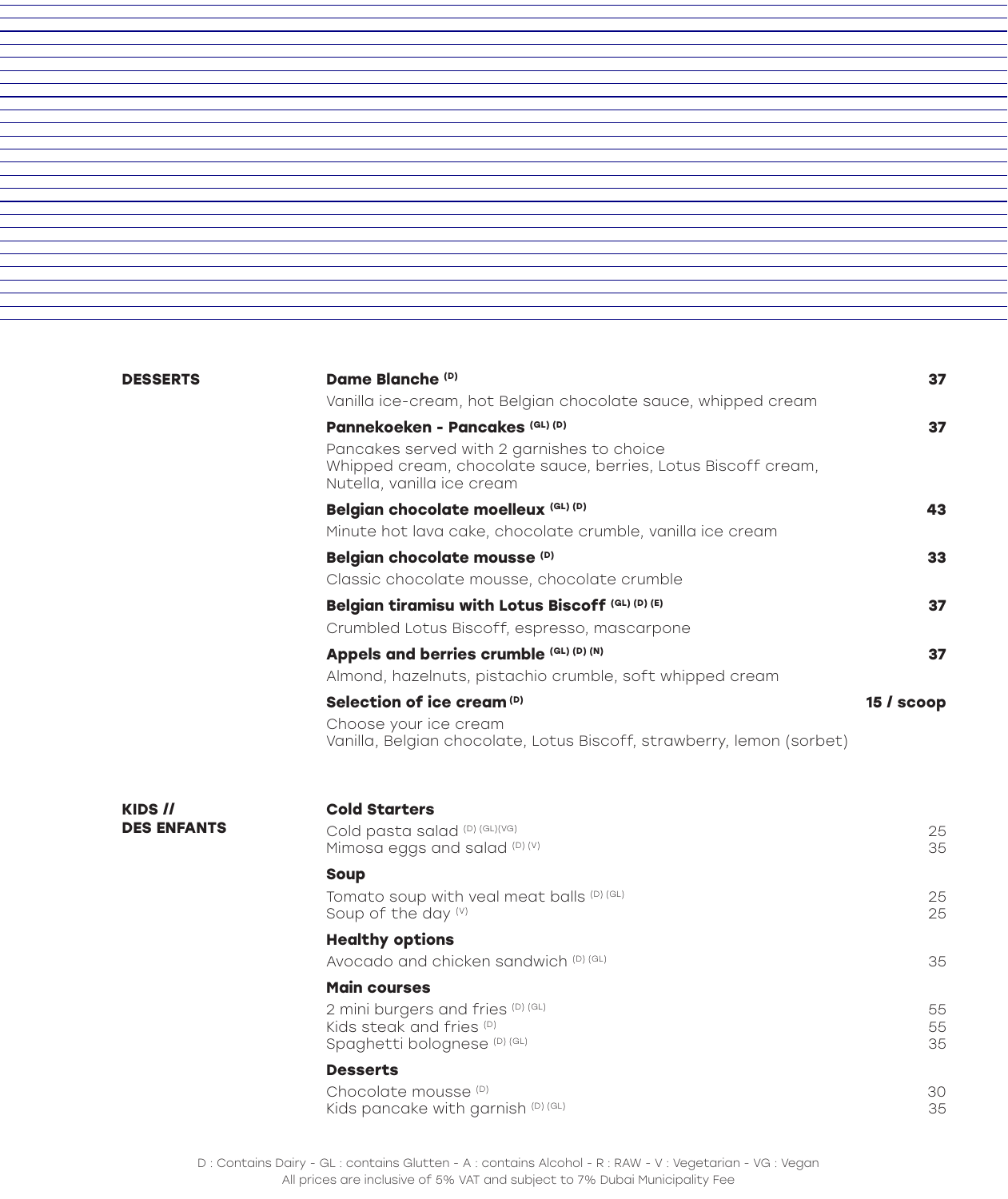## **Belgian** Pavilion **Bel**expo.be





All prices are in AED and inclusive of 7% Municipality fee and 5% VAT.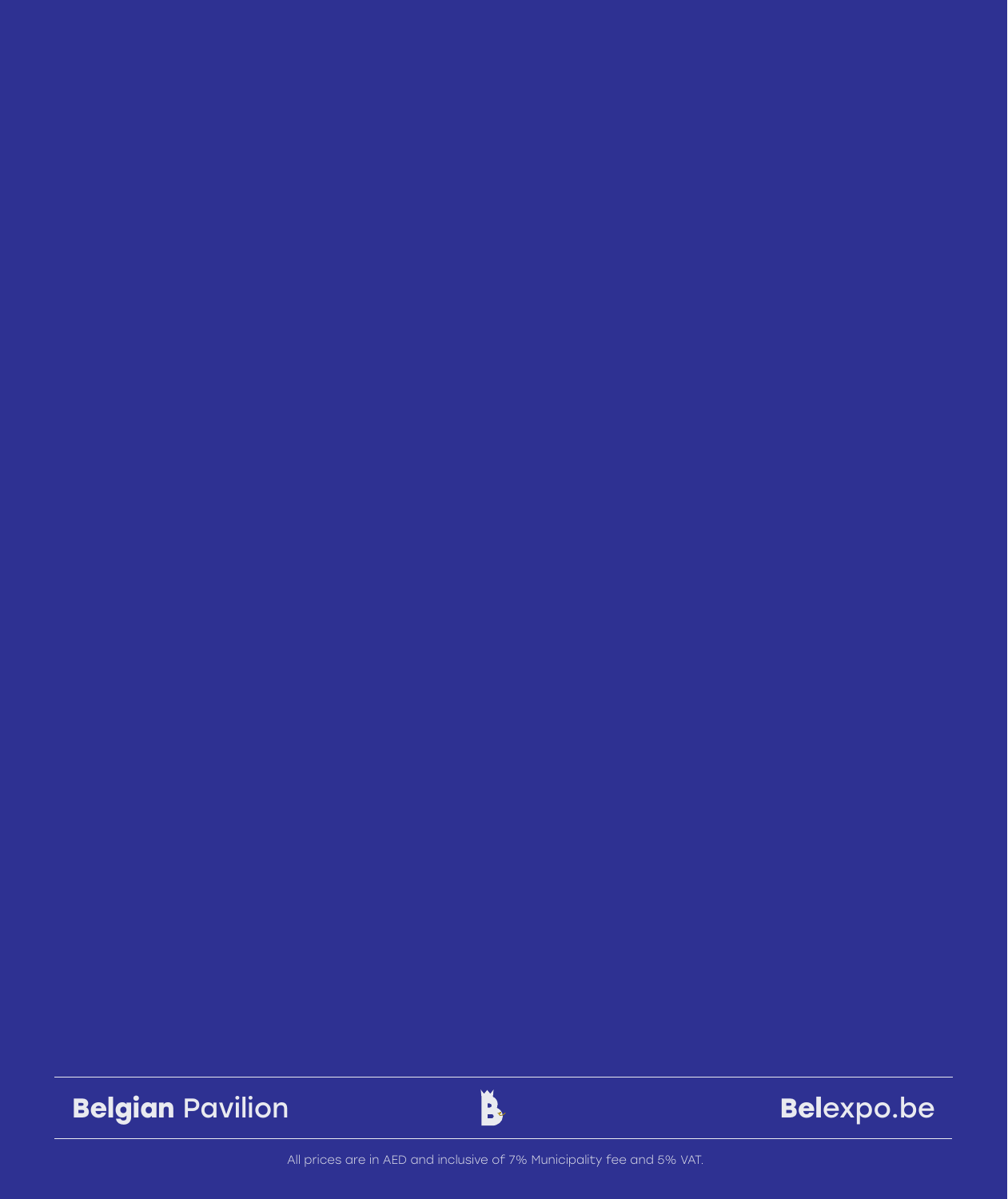

**BEVERAGE // DRANKEN**

| Beer                                                                                                                                                                                                                                                                                                                                                                                                                                                                                                                                                                                                                                                                                                                   |                                                                                                                                              |
|------------------------------------------------------------------------------------------------------------------------------------------------------------------------------------------------------------------------------------------------------------------------------------------------------------------------------------------------------------------------------------------------------------------------------------------------------------------------------------------------------------------------------------------------------------------------------------------------------------------------------------------------------------------------------------------------------------------------|----------------------------------------------------------------------------------------------------------------------------------------------|
| Van het vat - Draught - Stella Artois (330ml/500 ml)<br>Van het vat - Draught - Hoegaarden (330ml/500 ml)<br>Van het vat - Draught - Leffe Blonde (330ml/500 ml)<br>Van het vat - Draught - Leffe Brune (330ml/500 ml)<br>Van het vat - Draught - Triple Karmeliet (330ml)<br>Stella Artois (330ml)<br>Hoegaarden Rose (330ml)<br>Kasteelbier Triple (330ml)<br>Kasteelbier Bruin (330ml)<br>Duvel (330ml)<br>Triple Karmeliet (330ml)<br>La Chouffe (330ml)<br>Pauwel Kwak (330ml)<br>Delirium Tremens (330ml)<br>Maredsous Blond (330ml)<br>Hopus (330ml)<br>Barbar (330ml)<br>Chimay Rouge (330ml)<br>Chimay Bleue (330ml)<br>Westmalle Triple (330ml)<br>Früli (330ml)<br>Floris Apple / Framboise / Fruit (330ml) | 32/47<br>35/49<br>36/51<br>36/51<br>37<br>30<br>30<br>68<br>68<br>60<br>70<br>81<br>61<br>78<br>54<br>66<br>54<br>73<br>83<br>68<br>68<br>63 |
| <b>Sparkling &amp; champagne</b>                                                                                                                                                                                                                                                                                                                                                                                                                                                                                                                                                                                                                                                                                       | 150/750ml                                                                                                                                    |
| Domaine du Chant d Eole Blanc de Blancs<br>Laurent Perrier Brut Champagne                                                                                                                                                                                                                                                                                                                                                                                                                                                                                                                                                                                                                                              | 110 / 590<br>145 / 695                                                                                                                       |
| Rosé wine                                                                                                                                                                                                                                                                                                                                                                                                                                                                                                                                                                                                                                                                                                              | 150 / 750ml                                                                                                                                  |
| Colombelle Plaimont, France<br>Château de L'Aumerade Cuvée Marie-Christine<br>By. Ott Rosé, Domaines Ott, France                                                                                                                                                                                                                                                                                                                                                                                                                                                                                                                                                                                                       | 43 / 212<br>67 / 325<br>385                                                                                                                  |
| <b>White wine</b>                                                                                                                                                                                                                                                                                                                                                                                                                                                                                                                                                                                                                                                                                                      | 150 / 750ml                                                                                                                                  |
| Sauvignon Blanc, d'Alamel by Lapostolle, Chile<br>Pinot Grigio Promessa, Gabbiano, Italy<br>Sauvignon Blanc, Matua, New Zealand<br>Riesling Kung Fu Girl, Charles Smith, USA<br>Macon-Fuisse, Domaine Cordier Pere et Fils, France                                                                                                                                                                                                                                                                                                                                                                                                                                                                                     | 37/182<br>47/245<br>53/250<br>53 / 270<br>370                                                                                                |
| <b>Red wine</b>                                                                                                                                                                                                                                                                                                                                                                                                                                                                                                                                                                                                                                                                                                        | 150 / 750ml                                                                                                                                  |
| Barbera, Araldica, Italy<br>Cabernet Sauvignon, Casa Lapostolle, Chile<br>Malbec, La Linda, Bodega Luigi Bosco, Argentina<br>Rioja Crianza Navajas, Spain<br>Châteauneuf-du-Pape Rouge, France                                                                                                                                                                                                                                                                                                                                                                                                                                                                                                                         | 37/182<br>37/182<br>39 / 190<br>47 / 245<br>545                                                                                              |
|                                                                                                                                                                                                                                                                                                                                                                                                                                                                                                                                                                                                                                                                                                                        |                                                                                                                                              |

D : Contains Dairy - GL : contains Glutten - A : contains Alcohol - R : RAW - V : Vegetarian - VG : Vegan All prices are inclusive of 5% VAT and subject to 7% Dubai Municipality Fee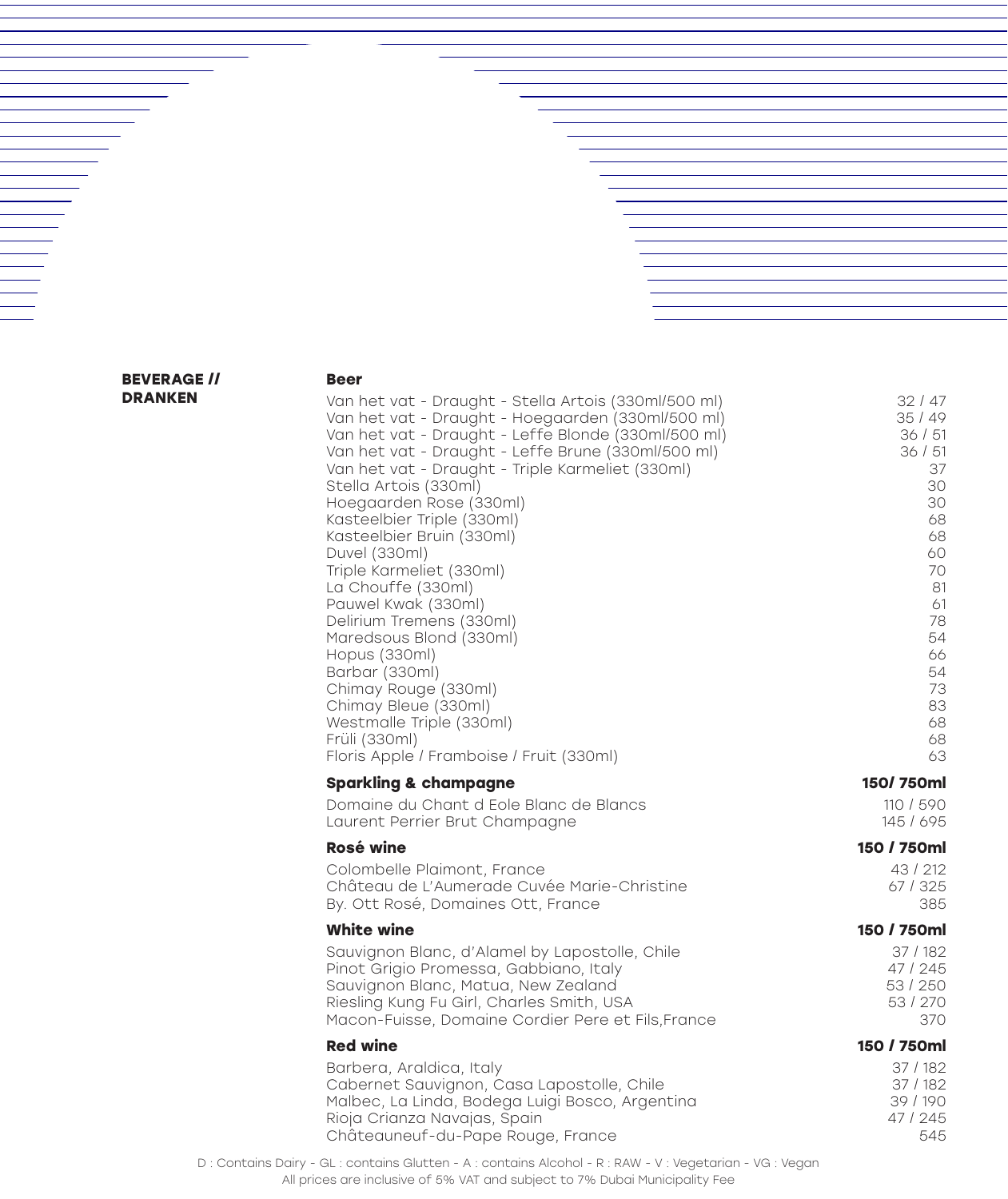### **BEVERAGE // DRANKEN**

### **Signature cocktails**

| Belgian Club (based on beer)            | 68 |
|-----------------------------------------|----|
| Amarillo (based on liqueur)             | 68 |
| Une nuit a Jalisco (based on tequila)68 |    |
| Symphony (based on gin)                 | 68 |
| The Artisan Monk (based on rum)         | 68 |

#### **Vodkas 30 / 60ML**

| Stolichnaya Premium       | 43/82  |
|---------------------------|--------|
| Russian Standard Original | 60/110 |
| Grey Goose                | 80/145 |

#### **Tequilas**

Jose Cuervo Silver 43 / 82 Don Julio Reposado 75 / 131 Patron XO Café

#### **Cognac & Brandy 30 / 60ML**

Three Barrel Brandy 43 / 82<br>Courvoisier vs 77 / 139 Courvoisier vs 77 / 139 Hennessy VSOP

#### **Blended whiskies 30 / 60ML**

Johnnie W. Red label 43 / 82<br>Johnnie W. Black label 60 / 106 Johnnie W. Black label 60 / 106<br>Chivas Regal 18 yrs. 106 / 195 Chivas Regal 18 yrs.

#### **Single malt whiskies 30 / 60ML**

Glenfiddich 18 yrs. 96 / 170<br>Macallan 12 yrs. 80 / 153 Macallan 12 yrs.

| <b>Bourbons</b>       | 30 / 60ML |
|-----------------------|-----------|
| Jim Beam              | 55 / 95   |
| Makers Mark           | 55 / 95   |
| Jack Daniels          | 55 / 95   |
| Gins                  | 30 / 60ML |
| Tangueray 10          | 46/87     |
| Hendrick's            | 58 / 111  |
| Gin Mare              | 72/136    |
| Botanist              | 72/136    |
| Daffy's               | 72 / 136  |
| Roku                  | 72/136    |
| London blue           | 72/136    |
| <b>Rums</b>           | 30 / 60ML |
| Matusalem Classico    | 43/82     |
| Captain Morgan Spiced | 49 / 85   |
| Bacardi Carta Blanca  | 56 / 109  |
| Havana 7 yrs.         | 63/125    |
| <b>Aperitifs</b>      | 30ML      |
| Aperol                | 63        |
| Ricard                | 63        |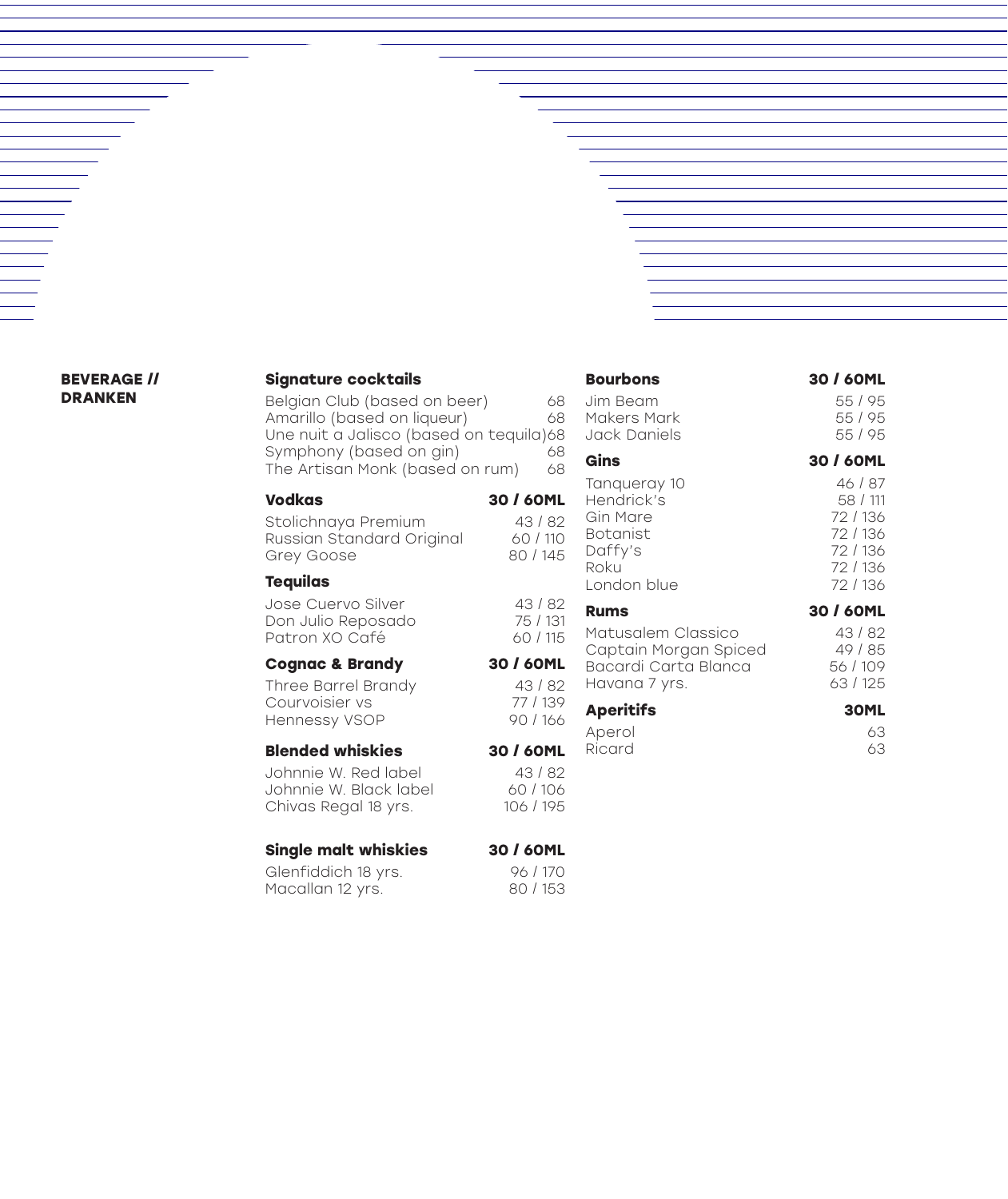| <b>BEVERAGE //</b><br><b>DRANKEN</b> | <b>NON-ALCOHOLIC BEVERAGES</b><br>A selection soft drinks<br>A selection of Rombouts coffee                                                         | 20<br>20                          |
|--------------------------------------|-----------------------------------------------------------------------------------------------------------------------------------------------------|-----------------------------------|
|                                      | <b>Water</b><br>Local Still (355ml)<br>Acqua Panna (500ml/750ml)<br>San Pellegrino Sparkling (500ml/750ml)                                          | 10 <sup>°</sup><br>18/24<br>18/24 |
|                                      | <b>Juices</b><br>A selection of juices                                                                                                              | 23                                |
|                                      | <b>Smoothies</b><br>Banana and date<br>Strawberry                                                                                                   | 28<br>28                          |
|                                      | <b>Non-alcoholic beers</b><br>Biere des amis Belge blond<br>St Peters Without Original<br>St Peters Without Gold<br>Stella Artois 0.0               | 45<br>47<br>47<br>43              |
|                                      | <b>Non-alcoholic sparkling wine</b><br>Vintense Cuvee Prestige                                                                                      | 182                               |
|                                      | Non-alcoholic wine<br>Vina'0 le Chardonnay<br>Ving'O le Merlot                                                                                      | 178<br>178                        |
|                                      | <b>Non-alcoholic Gin</b><br>Pearsons Botanicals - London Botanic<br>Pearsons Botanicals - Hibiscus & Rose<br>Pearsons Botanicals - Rhubarb & Ginger | 48<br>48<br>48                    |